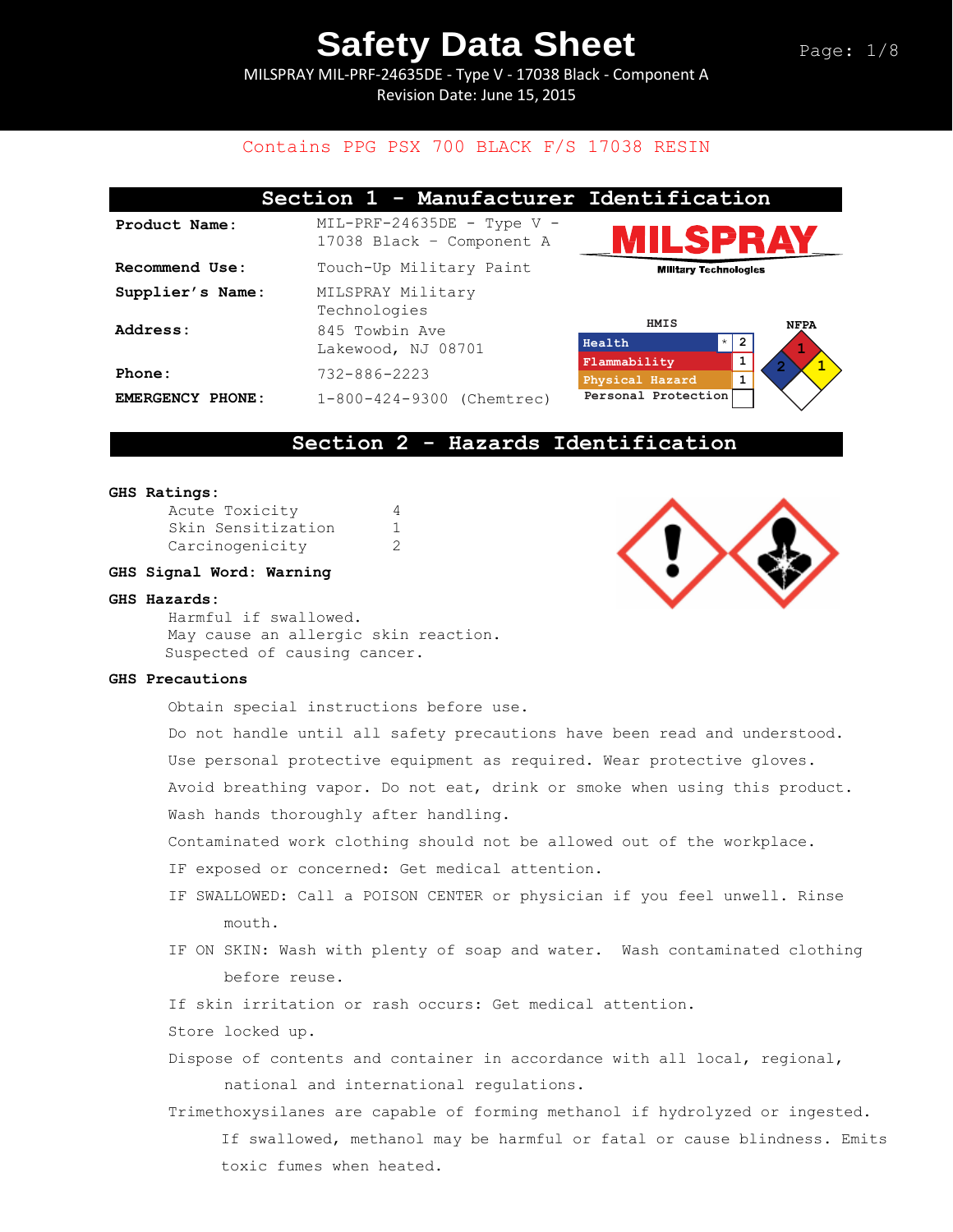MILSPRAY MIL-PRF-24635DE - Type V - 17038 Black - Component A Revision Date: June 15, 2015

### **Section 3 - Composition/Information on Ingredients**

| Component                                                  | CAS Number       | % by weight |
|------------------------------------------------------------|------------------|-------------|
| Proprietary silicone                                       | Trade Secret     | $15 - 40$   |
| Epoxy                                                      | Trade Secret     | $15 - 40$   |
| Carbon black, respirable powder                            | $1333 - 86 - 4$  | $-7$        |
| bis $(1, 2, 2, 6, 6$ -pentamethyl-4-piperidyl)<br>sebacate | $41556 - 26 - 7$ | $1 - 5$     |

## **Section 4 - First Aid Measures**

If ingestion, irritation, any type of overexposure or symptoms of overexposure occur during or persists after use of this product, contact a POISON CONTROL CENTER, EMERGENCY ROOM OR PHYSICIAN immediately; have Safety Data Sheet information available. Never give anything by mouth to an unconscious or convulsing person.

**EYE CONTACT:** Check for and remove any contact lenses. Immediately flush eyes with running water for at least 15 minutes, keeping eyelids open. Seek immediate medical attention.

**SKIN CONTACT:** Remove contaminated clothing and shoes. Wash skin thoroughly with soap and water or use recognized skin cleanser. Do NOT use solvents or thinners. May cause an allergic skin reaction. Adverse symptoms may include irritation and/or redness. **INHALATION:** Remove to fresh air. Keep person warm and at rest. If not breathing, if breathing is irregular or if respiratory arrest occurs, provide artificial respiration or oxygen by trained personnel. Exposure to decomposition products may cause a health hazard. Serious effects may be delayed following exposure.

**INGESTION:** If swallowed, seek medical advice immediately and show this container or label. Keep person warm and at rest. Do NOT induce vomiting. Harmful if swallowed.

**NOTE TO PHYSICIAN:** In case of inhalation of decomposition products in a fire, symptoms may be delayed. The exposed person may need to be kept under medical surveillance for 48 hours.

**PROTECTION OF FIRST-AIDERS:** No action shall be taken involving any personal risk or without suitable training. It may be dangerous to the person providing aid to give mouth-to-mouth resuscitation. Wash contaminated clothing thoroughly with water before removing it, or wear gloves.

### **Section 5 - Fire Fighting Measures**

**SUITABLE EXTINGUISHING MEDIA:** Use an extinguishing agent suitable for the surrounding fire.

**UNSUITABLE EXTINGUISHING MEDIA:** Not available.

**UNUSUAL FIRE & EXPLOSION HAZARDS:** In a fire or if heated, a pressure increase will occur and the container may burst. Vapors may accumulate in low or confined areas or travel a considerable distance to a source of ignition and flash back. This material is toxic to aquatic life with long lasting effects. Fire water contaminated with this material must be contained and prevented from being discharged to any waterway, sewer or drain.

**PRODUCTS OF COMBUSTION:** Decomposition products may include the following materials: carbon dioxide, carbon monoxide, nitrogen oxides, and/or metal oxide/oxides.

**PROTECTION OF FIREFIGHTERS:** Promptly isolate the scene by removing all persons from the vicinity of the incident if there is a fire. No action shall be taken involving any personal risk or without suitable training.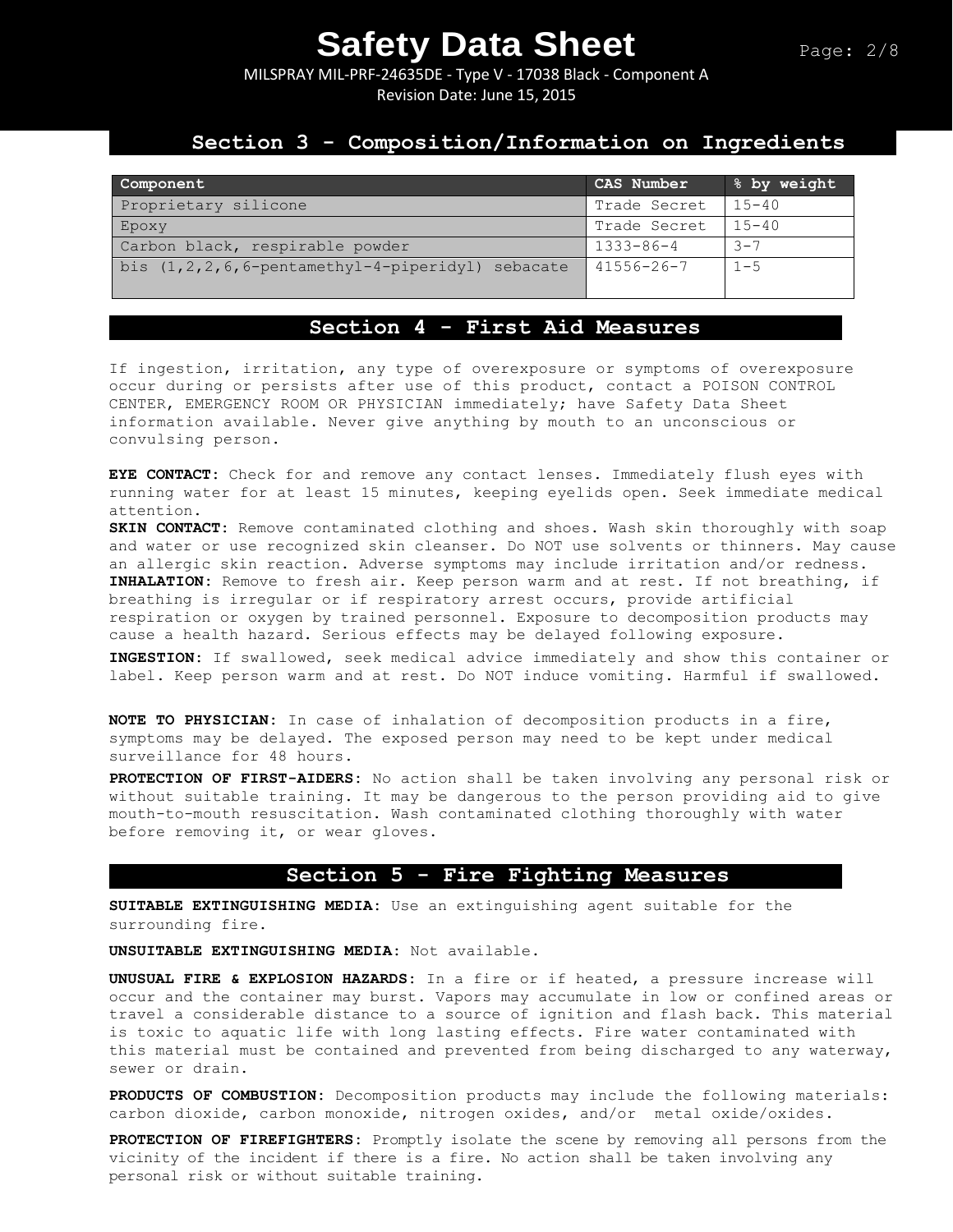### MILSPRAY MIL-PRF-24635DE - Type V - 17038 Black - Component A Revision Date: June 15, 2015

**FIRE FIGHTING EQUIPMENT:** Fire-fighters should wear appropriate protective equipment and self-contained breathing apparatus (SCBA) with a full face-piece operated in positive pressure mode.

### **Section 6 - Accidental Release Measures**

**PERSONAL PRECAUTIONS:** No action shall be taken involving any personal risk or without suitable training. Evacuate surrounding areas. Keep unnecessary and unprotected personnel from entering. Do not touch or walk through spilled material. Avoid breathing vapor or mist. Provide adequate ventilation. Wear appropriate respirator when ventilation is inadequate. Put on appropriate personal protective equipment.

**EMERGENCY RESPONDER PRECAUTIONS:** If specialized clothing is required to deal with the spillage, take note of any information in Section 8 on suitable and unsuitable materials. See also the information in "Personal Precautions".

**ENVIRONMENTAL PRECAUTIONS:** Avoid dispersal of spilled material and runoff and contact with soil, waterways, drains and sewers. Inform the relevant authorities if the product has caused environmental pollution (sewers, waterways, soil or air).

### **METHODS OF CONTAINMENT AND CLEAN-UP:**

**SMALL SPILLS:** Stop leak if without risk. Move containers from spill area. Dilute with water and mop up if water-soluble. Alternatively, or if waterinsoluble, absorb with an inert dry material and place in an appropriate waste disposal container. Dispose of via a licensed waste disposal contractor.

**LARGE SPILLS:** Stop leak if without risk. Move containers from spill area. Approach release from upwind. Prevent entry into sewers, water courses, basements or confined areas. Wash spillages into an effluent treatment plant or proceed as follows. Contain and collect spillage with non-combustible, absorbent material e.g. sand, earth, vermiculite or diatomaceous earth and place in container for disposal according to local regulations (see Section 13). Dispose of via a licensed waste disposal contractor. Contaminated absorbent material may pose the same hazard as the spilled product. Note: see Section 1 for emergency contact information and Section 13 for waste disposal.

**OTHER INFORMATION:** Not available.

## **Section 7 - Handling and Storage**

**HANDLING**: Put on appropriate personal protective equipment (see Section 8). Persons with a history of skin sensitization problems should not be employed in any process in which this product is used. Avoid exposure - obtain special instructions before use. Do not handle until all safety precautions have been read and understood. Do not get in eyes or on skin or clothing. Do not ingest. Avoid breathing vapor or mist. If during normal use the material presents a respiratory hazard, use only with adequate ventilation or wear appropriate respirator. Keep in the original container or an approved alternative made from a compatible material, kept tightly closed when not in use. Empty containers retain product residue and can be hazardous. Do not reuse container.

Vapors may accumulate in low or confined areas or travel a considerable distance to a source of ignition and flash back. Vapors are heavier than air and may spread along floors. If this material is part of a multiple component system, read the Safety Data Sheet(s) for the other component or components before blending as the resulting mixture may have the hazards of all of its parts.

Eating, drinking and smoking should be prohibited in areas where this material is handled, stored and processed. Workers should wash hands and face before eating, drinking and smoking. Remove contaminated clothing and protective equipment before entering eating areas. See also Section 8 for additional information on hygiene measures.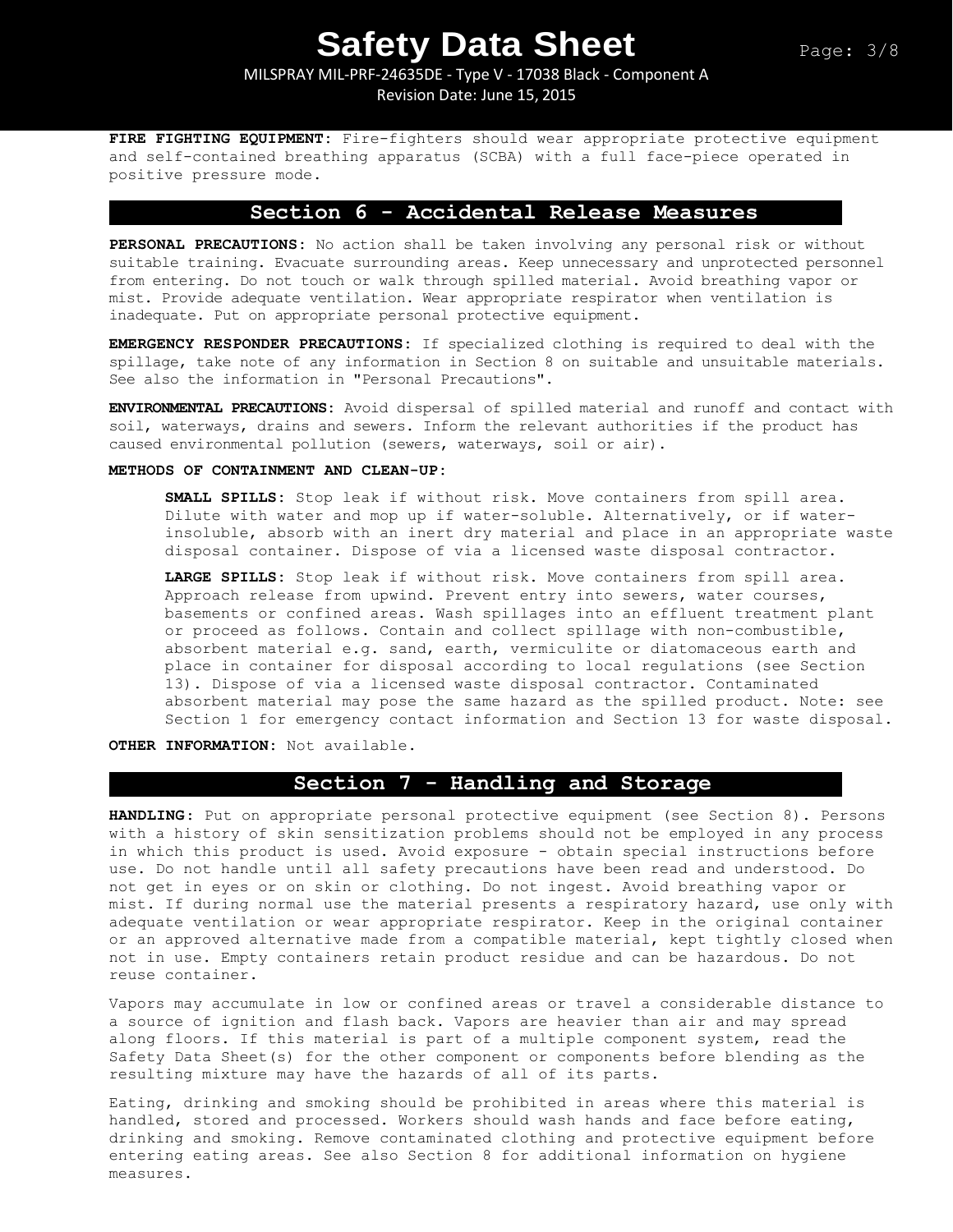MILSPRAY MIL-PRF-24635DE - Type V - 17038 Black - Component A

Revision Date: June 15, 2015

**STORAGE:** Do not store above the following temperature: 35°C (95°F). Store in accordance with local regulations. Store in original container protected from direct sunlight in a dry, cool and well-ventilated area, away from incompatible materials (see Section 10) and food and drink. Keep container tightly closed and sealed until ready for use. Containers that have been opened must be carefully resealed and kept upright to prevent leakage. Do not store in unlabeled containers. Use appropriate containment to avoid environmental contamination.

### **Section 8 - Exposure Controls/Personal Protection**

| Component         | OSHA PEL-TWA                                              | ACGIH TLV-TWA            |  |
|-------------------|-----------------------------------------------------------|--------------------------|--|
| carbon black,     | $3.5 \text{ mg/m}^3$ 8 hours. $3 \text{ mg/m}^3$ 8 hours. |                          |  |
| respirable powder |                                                           | Form: Inhalable fraction |  |

**RECOMMENDED MONITORING PROCEDURES:** If this product contains ingredients with exposure limits, personal, workplace atmosphere or biological monitoring may be required to determine the effectiveness of the ventilation or other control measures and/or the necessity to use respiratory protective equipment. Reference should be made to appropriate monitoring standards. Reference to national guidance documents for methods for the determination of hazardous substances will also be required.

**ENGINEERING CONTROLS:** If user operations generate dust, fumes, gas, vapor or mist, use process enclosures, local exhaust ventilation or other engineering controls to keep worker exposure to airborne contaminants below any recommended or statutory limits.

**ENVIRONMENTAL EXPOSURE CONTROLS:** Emissions from ventilation or work process equipment should be checked to ensure they comply with the requirements of environmental protection legislation. In some cases, fume scrubbers, filters or engineering modifications to the process equipment will be necessary to reduce emissions to acceptable levels.

**EYE PROTECTION**: Safety glasses with side shields.

**SKIN PROTECTION:** Chemical-resistant, impervious gloves complying with an approved standard should be worn at all times when handling chemical products if a risk assessment indicates this is necessary. Considering the parameters specified by the glove manufacturer, check during use that the gloves are still retaining their protective properties. It should be noted that the time to breakthrough for any glove material may be different for different glove manufacturers. In the case of mixtures, consisting of several substances, the protection time of the gloves cannot be accurately estimated. Wear butyl rubber gloves. Personal protective equipment for the body should be selected based on the task being performed and the risks involved and should be approved by a specialist before handling this product. Appropriate footwear and any additional skin protection measures should be selected based on the task being performed and the risks involved and should be approved by a specialist before handling this product.

**RECOMMENDED VENTILATION:** Not available.

**RESPIRATORY PROTECTION**: Respirator selection must be based on known or anticipated exposure levels, the hazards of the product and the safe working limits of the selected respirator. If workers are exposed to concentrations above the exposure limit, they must use appropriate, certified respirators. Use a properly fitted, air-purifying or air-fed respirator complying with an approved standard if a risk assessment indicates this is necessary.

**CONTAMINATED EQUIPMENT:** Not available.

**HYGIENE:** Wash hands, forearms and face thoroughly after handling chemical products, before eating, smoking and using the lavatory and at the end of the working period. Appropriate techniques should be used to remove potentially contaminated clothing. Contaminated work clothing should not be allowed out of the workplace. Wash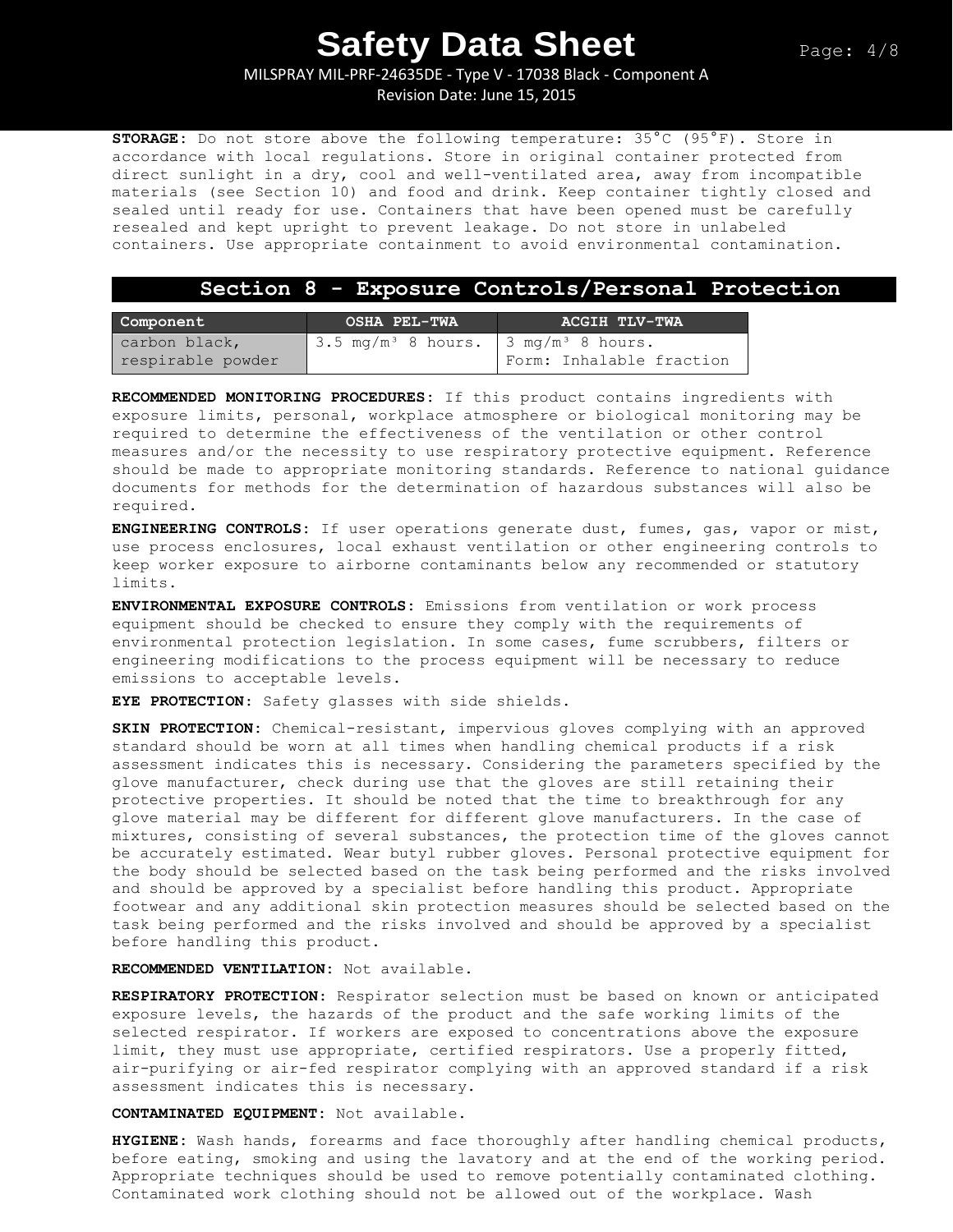MILSPRAY MIL-PRF-24635DE - Type V - 17038 Black - Component A Revision Date: June 15, 2015

contaminated clothing before reusing. Ensure that eyewash stations and safety showers are close to the workstation location.

### **Section 9 - Physical and Chemical Properties**

**APPEARANCE:** Black liquid. **ODOR:** Not available. **ODOR THRESHOLD:** Not available. **PHYSICAL STATE:** Liquid **% Volume Volatile:** 0% (v/v), 0.2% (w/w) **Formula Lb/Gal:** Not available. **Boiling Range:** >37.78°C (>100°F) **EVAPORATION RATE:** Slower than ether. **pH:** Not available. **MELTING POINT/FREEZING POINT:** Not available. **FLASH POINT:** Closed cup: 97.22°C (207°F) **FLAMMABILITY:** This material supports combustion. **UPPER/LOWER LIMITS FLAMMABITLITY:** Not available/1.50 **VAPOR PRESSURE:** 1.5 kPa (11.4 mm Hg) [room temperature] **EVAPORATION RATE:** 0.69 (butyl acetate = 1) **DENSITY:** 10.52 lbs/gal **RELATIVE DENSITY:** 1.26 **SOLUBITLITY:** Insoluble in cold water. **PARTITION COEFFICICIENT:** Not available. **AUTO-IGNITION TEMPERATURE:** Not available. **DECOMPOSITION TEMPERATURE:** Not available. **VISCOSITY:** Kinematic  $(40^{\circ}\text{C} (104^{\circ}\text{F}))$ :  $>0.21$  cm2/s  $(>21$  cSt) **VAPOR DENSITTY:** Not available. **Lbs VOC/Gallon Less Water:** Not available. **Gms VOC/Liter Less Water:** Not available. **%Solid. (w/w):** 99.8

### **Section 10 - Stability and Reactivity**

**REACTIVITY:** No specific test data related to reactivity available for this product or its ingredients. **STABILITY:** The product is stable. **CONDITIONS TO AVOID:** When exposed to high temperatures may produce hazardous decomposition products. **INCOMPATIBLE MATERIALS:** Keep away from the following materials to prevent strong exothermic reactions: oxidizing agents, strong alkalis, strong acids. **HAZARDOUS DECOMPOSITION PRODUCTS:** Decomposition products may include the following materials: carbon monoxide, carbon dioxide, smoke, oxides of nitrogen**. POSSIBILITY OF HAZARDOUS REACTIONS:** Under normal conditions of storage and use, hazardous reactions will not occur.

### **Section 11 - Toxicological Information**

**LIKELY ROUTES OF EXPOSURE:** Eye contact, Skin contact, Ingestion, and Inhalation

**EYE:** No known significant effects or critical hazards. **INHALATION:** No known significant effects or critical hazards. **SKIN:** May cause an allergic skin reaction. **INGESTION:** Harmful if swallowed.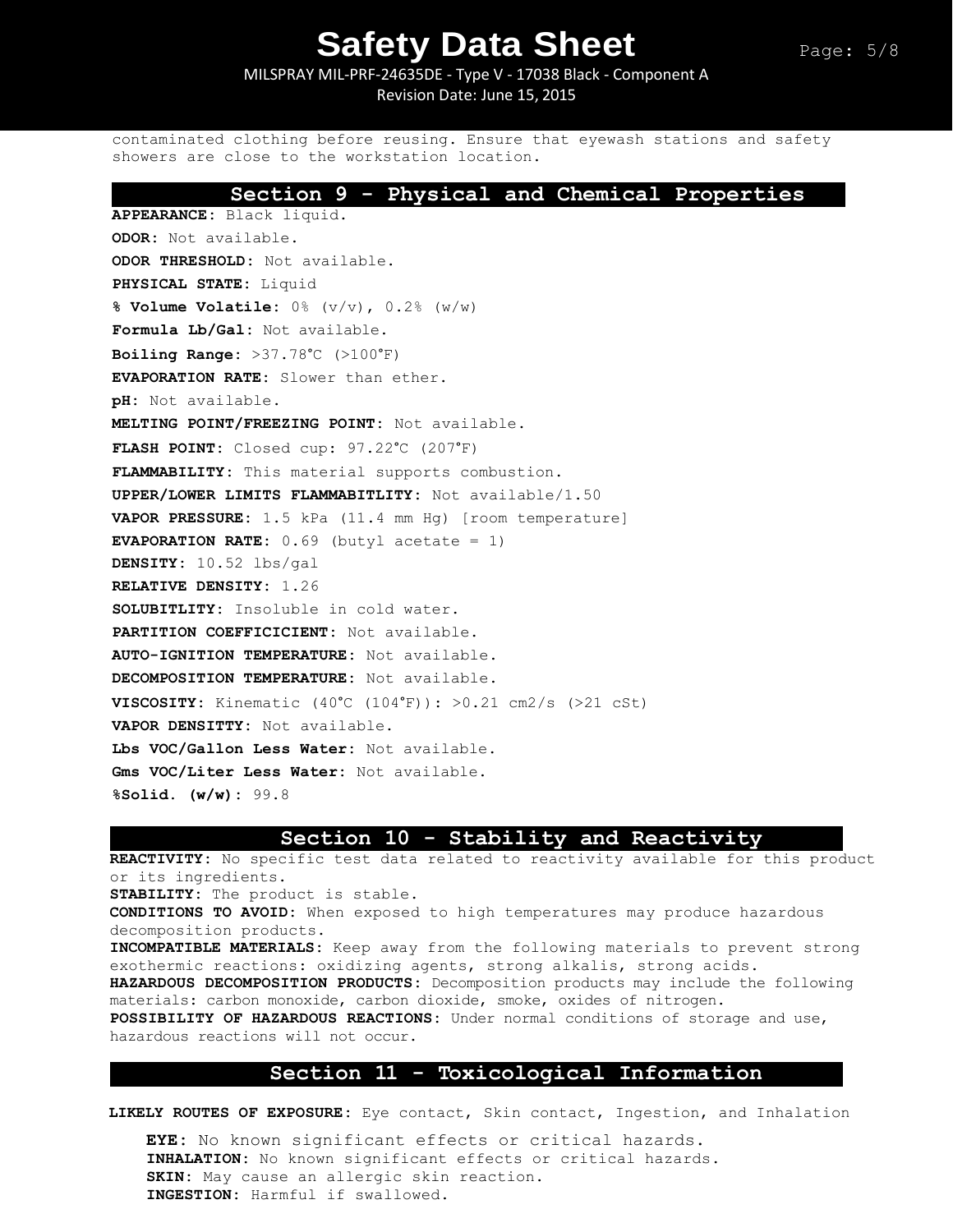MILSPRAY MIL-PRF-24635DE - Type V - 17038 Black - Component A

Revision Date: June 15, 2015

**MEDICAL CONDITIONS AGGRAVATED BY EXPOSURE:** There are no data available on the mixture itself. Trimethoxysilanes are capable of forming methanol if hydrolyzed or ingested. If swallowed, methanol may be harmful or fatal or cause blindness. If splashed in the eyes, the liquid may cause irritation and reversible damage. Ingestion may cause nausea, diarrhea and vomiting. This takes into account, where known, delayed and immediate effects and also chronic effects of components from short-term and long-term exposure by oral, inhalation and dermal routes of exposure and eye contact.

**TARGET ORGANS:** Contains material which causes damage to the following organs: upper respiratory tract, skin, eyes.

**CANCER INFORMATION:** There are no data available on the mixture itself.

**Carcinogenicity:** The following chemicals comprise 0.1% or more of this mixture and are listed and/or classified as carcinogens or potential carcinogens by NTP, IARC, OSHA (mandatory listing), or ACGIH (optional listing). Suspected of causing cancer. Risk of cancer depends on duration and level of exposure.

CAS Number- 1333-86-4; Description- Carbon black, respirable powder; % Weight- 3-7%; Carcinogen Rating- 2B (IARC).

**DEVELOPMENTAL INFORMATION:** There are no data available on the mixture itself.

**OTHER:** Once sensitized, a severe allergic reaction may occur when subsequently exposed to very low levels.

### **MIXTURE TOXICITY:** Not available.

### **ACUTE TOXICITY:**

| Route | ATE value   |
|-------|-------------|
| Oral  | 618.3 mg/kg |

#### **COMPONENT TOXICITY:**

| Component                                               | LD50 Oral       | LD50 Dermal   |
|---------------------------------------------------------|-----------------|---------------|
| Carbon black, respirable powder                         | Rat >15400mg/kg | Rabbit >3g/kg |
| bis $(1, 2, 2, 6, 6$ -pentamethyl-4-piperidyl) sebacate | Rat 3.125q/kq   | Not available |

### **Section 12 - Ecological Information**

**ENVIRONMENTAL EFFECTS:** Not available.

### **Section 13 - Disposal Considerations**

The generation of waste should be avoided or minimized wherever possible. Disposal of this product, solutions and any by-products should at all times comply with the requirements of environmental protection and waste disposal legislation and any regional local authority requirements. Dispose of surplus and non-recyclable products via a licensed waste disposal contractor. Waste should not be disposed of untreated to the sewer unless fully compliant with the requirements of all authorities with jurisdiction. Waste packaging should be recycled. Incineration or landfill should only be considered when recycling is not feasible. This material and its container must be disposed of in a safe way. Care should be taken when handling emptied containers that have not been cleaned or rinsed out. Empty containers or liners may retain some product residues. Avoid dispersal of spilled material and runoff and contact with soil, waterways, drains and sewers.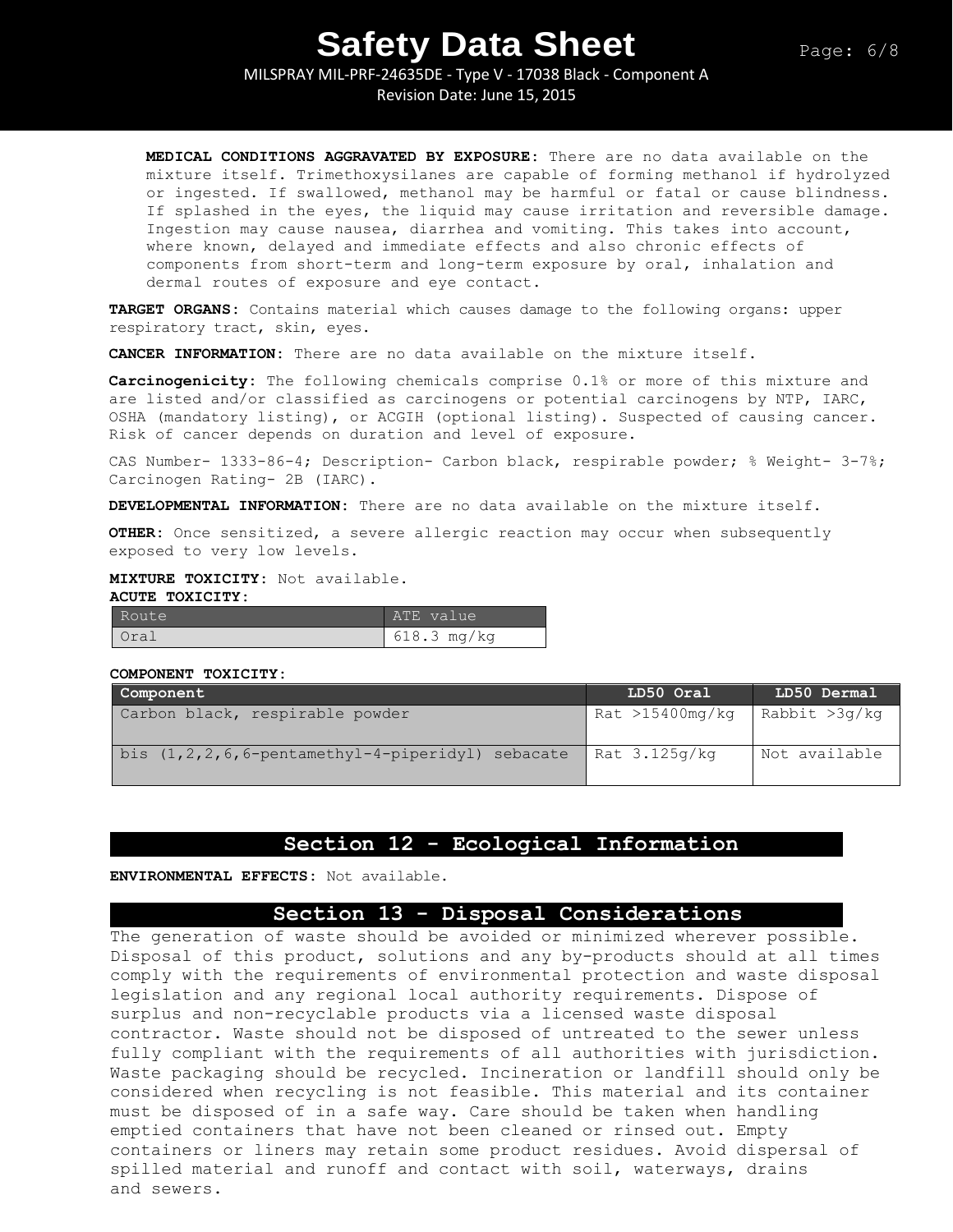MILSPRAY MIL-PRF-24635DE - Type V - 17038 Black - Component A Revision Date: June 15, 2015

|                                | DOT<br>Classification | <b>IATA</b>                                                                          | IMDG                                                        |
|--------------------------------|-----------------------|--------------------------------------------------------------------------------------|-------------------------------------------------------------|
| UN Number                      | Not regulated         | UN3082                                                                               | UN1263                                                      |
| UN proper shipping name        | Not applicable        | Environmentally<br>hazardous<br>substance,<br>liquid, N.O.S                          | Environmentally<br>hazardous<br>substance,<br>liquid, N.O.S |
| Transport hazard<br>class (es) | Not applicable        | 9                                                                                    | 9                                                           |
| Packing group                  | Not applicable        | III                                                                                  | III                                                         |
| Environmental hazards          | Not applicable        | Yes<br>(Epoxy, bid<br>$(1, 2, 2, 6, 6-$<br>pentamethyl-4-<br>piperidyl)<br>sebacate) | Yes<br>Not applicable.                                      |

## **Section 14 - Transport Information**

**SPECIAL PRECAUTIONS FOR USER:** Transport within user's premises: always transport in closed containers that are upright and secure. Ensure that persons transporting the product know what to do in the event of an accident or spillage.

### **Section 15 - Regulatory Information**

**Section 311/312 Classification:** Immediate (acute) health hazard

Delayed (chronic) health hazard

| <b>Product Name</b> | <b>Fire</b><br><b>Hazard</b> | Sudden<br>release of<br>pressure | Reactive | Immediate<br>(acute)<br>health hazard | Delayed<br>(chronic)<br>health hazard |
|---------------------|------------------------------|----------------------------------|----------|---------------------------------------|---------------------------------------|
| Proprietary         | No.                          | No.                              | No.      | Yes                                   | No.                                   |
| silicone            |                              |                                  |          |                                       |                                       |
| Epoxy               | No.                          | No                               | No       | Yes                                   | No.                                   |
| Carbon              | Yes                          | <b>No</b>                        | No       | No.                                   | Yes                                   |
| black,              |                              |                                  |          |                                       |                                       |
| respirable          |                              |                                  |          |                                       |                                       |
| powder              |                              |                                  |          |                                       |                                       |
| bis                 | No                           | No                               | No       | Yes                                   | No                                    |
| $(1, 2, 2, 6, 6-$   |                              |                                  |          |                                       |                                       |
| pentamethyl-        |                              |                                  |          |                                       |                                       |
| $4$ -piperidyl)     |                              |                                  |          |                                       |                                       |
| sebacate            |                              |                                  |          |                                       |                                       |

## **Section 16 - Other Information**

**HMIS:** Health = 2\* Flammability = 1 Physical Hazard = 1 Personal Protection = N/A **NFPA 704:** Health = 2 Flammability = 1 Instability = 1